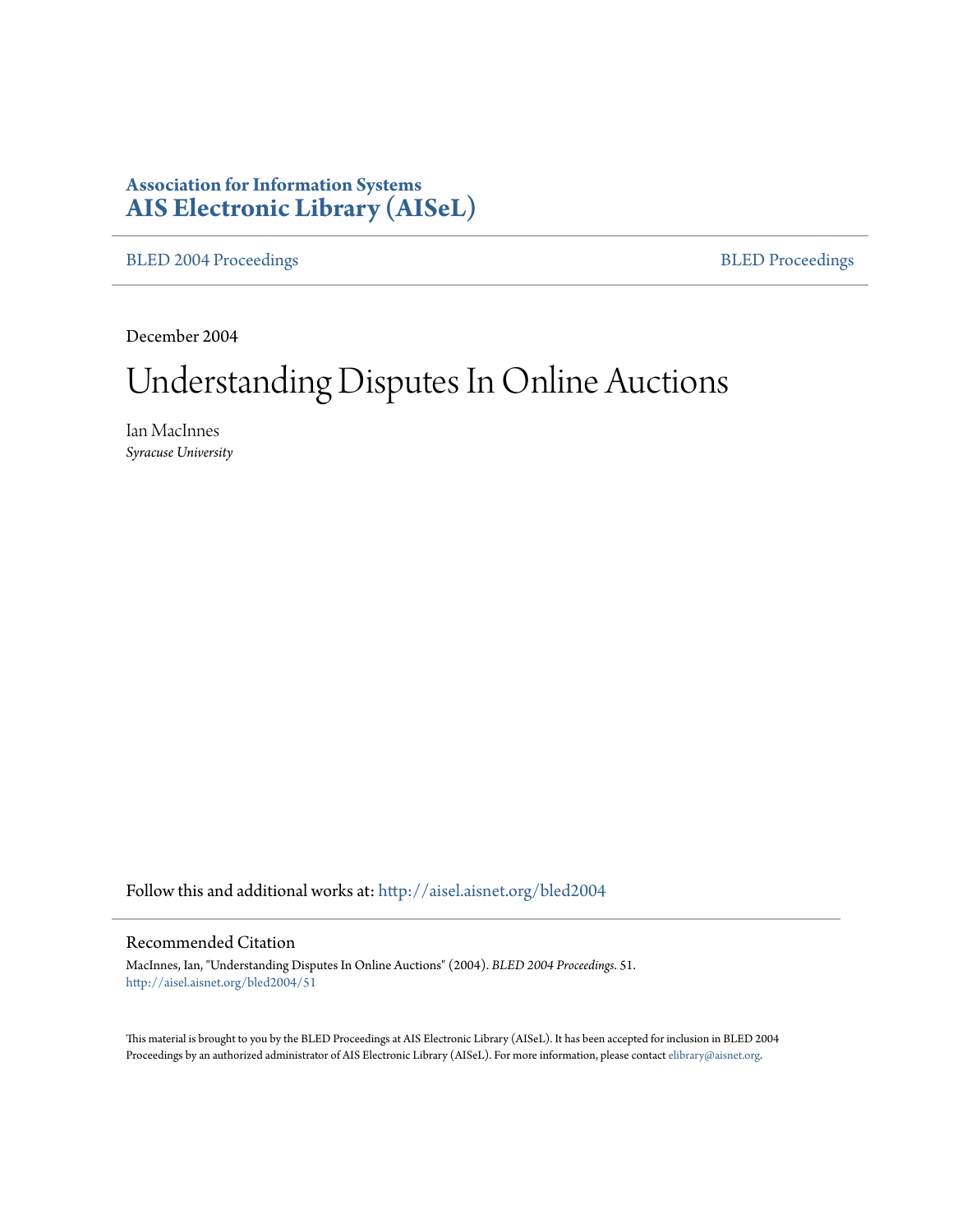## **17th Bled eCommerce Conference**

#### **eGlobal**

Bled, Slovenia, June 21 - 23, 2004

## **Understanding Disputes In Online Auctions**

#### **Ian MacInnes**

Syracuse University, United States imacinne@syr.edu

#### **Abstract**

*While much attention has been given to reputation mechanisms to deter fraudulent behavior in online auctions, we know little about the nature of disputes or the types of problems that users face. This is an exploratory analysis of 129 disputes for six different types of products that were sold on eBay. In the descriptive and multinomial analysis, we*  find eight different types of disputes including poor quality, slow shipping, seller *withdrawal, failure to ship the product, fraud, poor communications, misunderstanding, and non-paying bidders. Of these the most common types of disputes were poor communications, non-paying bidders and item quality. In the most serious disputes of fraud and no shipment where the seller is at fault the reputation ratings are much lower than the ratings for other disputes related to sellers. Similarly for buyers, the reputation ratings for the most serious disputes of non-paying bidders are considerably lower than those of other types of disputes related to buyers. This implies that analysis of reputation ratings is of some value in reducing the probability of dispute. Of the types of payments methods in eBay auctions personal checks show the greatest number of disputes. Auction sites may wish to discourage sellers from accepting this type of payment.* 

## **1 Introduction**

The purpose of this paper is to understand the nature of disputes that occur in online transactions. While there have been other studies that have analyzed the importance of reputation mechanisms to deter the likelihood of inappropriate or fraudulent activities, there has been little analysis of the nature of disputes, which are an important factor in the success of an electronic marketplace. This is thus an exploratory study of online auctions to determine whether factors such as the number of bids, the reputation of the seller, the length of the auction, and the final price are more likely to lead to a particular type of dispute.

There are different factors that can lead to a dispute. A dispute can occur in an online transaction when either the buyer or the seller is dissatisfied. There are several factors that can lead to a dispute. These are lack of or late payment, lack of or late product delivery,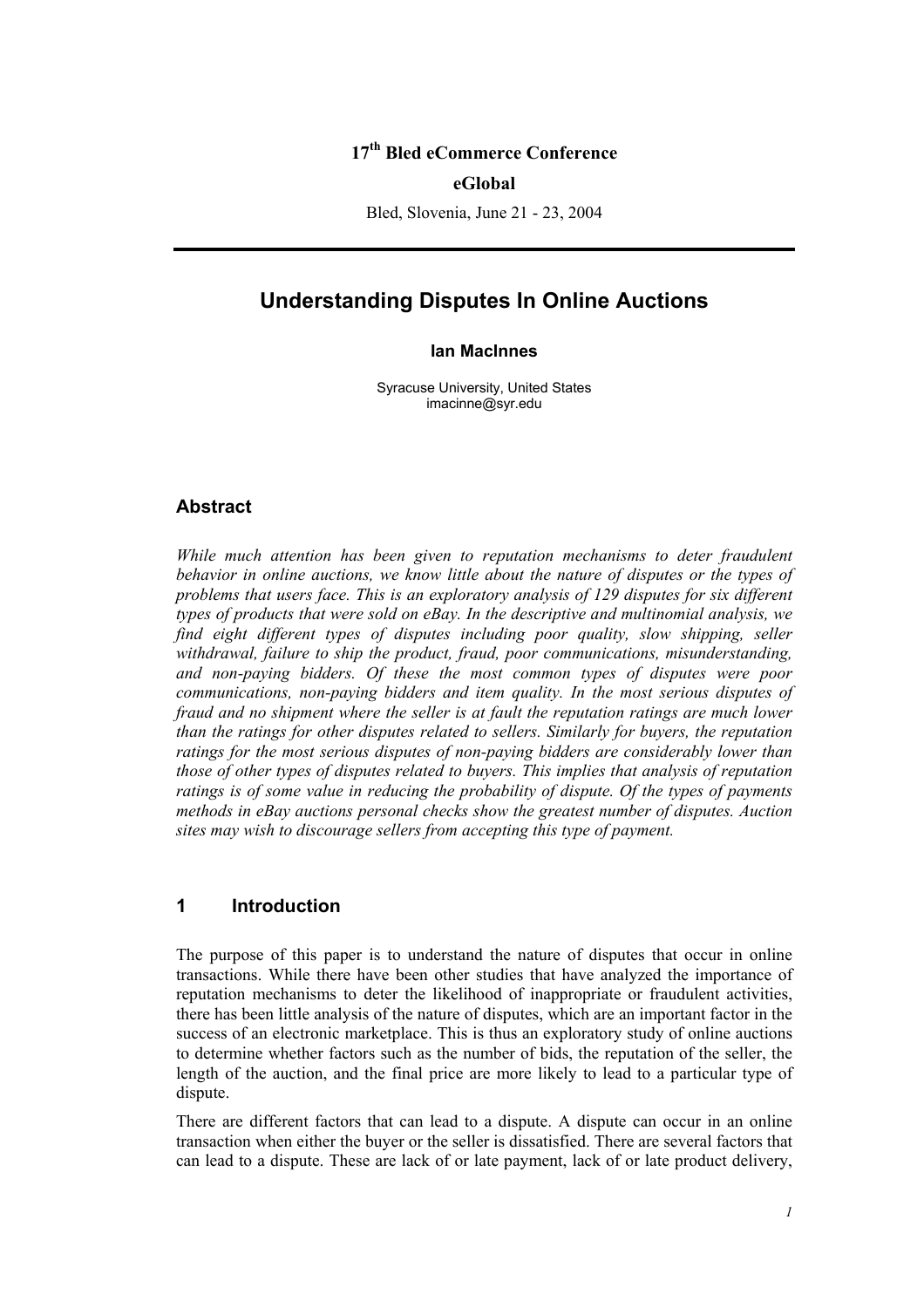poor quality, miscommunication, and misinterpretation of the terms of the exchange or the product.

## **2 Causes Of Auction Disputes**

When people engage in transactions there is an expectation that they will benefit from the exchange and that the transaction will be smooth. Classic economic theory suggests that people enter into trades because the utility that they derive from what they are receiving exceeds that of what they are giving. Thus the sale of a good can allow a seller to acquire the means to maintain production and earn a profit. Similarly for a buyer the purchase of the good can enhance utility. It can for example increase his productivity or simply enhance other aspects of the person's life.

Most transactions are routine and do not result in problems. In a physical transaction, where both the buyer and the seller are present, the exchange of goods and payment take place simultaneously at the time of purchase. If there are any problems with quality or payment, they can be immediately resolved. The buyer in a physical trade has the opportunity of inspecting goods and deciding if they fulfill expectations. Similarly if the payment is incomplete or a credit card was not accepted, again the problem can be solved at that moment thus making the transaction satisfactory for both parties.

There are several built in factors in a physical trade that make it less likely for a transaction to result in a dispute. The transaction is simultaneous; payment and receipt is done at the time of purchase; if there are any problems with the product the buyer can locate the seller and request repair or exchange; and transactions are often done at established retail stores that have a reputation to protect.

Creative entrepreneurial initiatives, advances in technology and the desire to facilitate the exchange of goods and services led to the development of asynchronous transactions in the form of catalogs, for example, and recently virtual marketplaces. Transactions in these environments have inherently greater risks and the likelihood that a trade will result in a dispute is thus increased.

There are several factors that make an asynchronous online transaction more prone to disputes. First, asynchronous transactions are inherently riskier than a simultaneous trade. The buyer finds a product that he desires or needs, orders it, pays for it, and waits for delivery. Asynchronous transactions have existed for a long time. These were done primarily through catalogs. Purchases of this type were less problematic than many of their online equivalents. Companies that sell products through catalogs are frequently established retailers that have invested time and resources in developing a brand and maintaining the loyalty of their customers. They know that through positive transactions customers will continue to purchase with the company. In an online environment transactions can take place not only between consumers and businesses but also among individuals. In this environment, an asynchronous transaction entails greater risk than a catalog would. The investment necessary to set up a retail outlet on the Internet is much smaller than the investment for paper catalogs. This has resulted in the emergence of many micro enterprises that allow individuals to sell things. On eBay, for example, there are millions of individuals selling products and services. There are also countless numbers of micro retailers who are unknown to buyers. The existence of this type of sellers can potentially result in a market of lemons where low quality goods are exchanged in most transactions (e.g. Akerlof, 1970).

While there have been markets where individuals sold products and services to other individuals these were done through physical exchanges in the form of garage sales or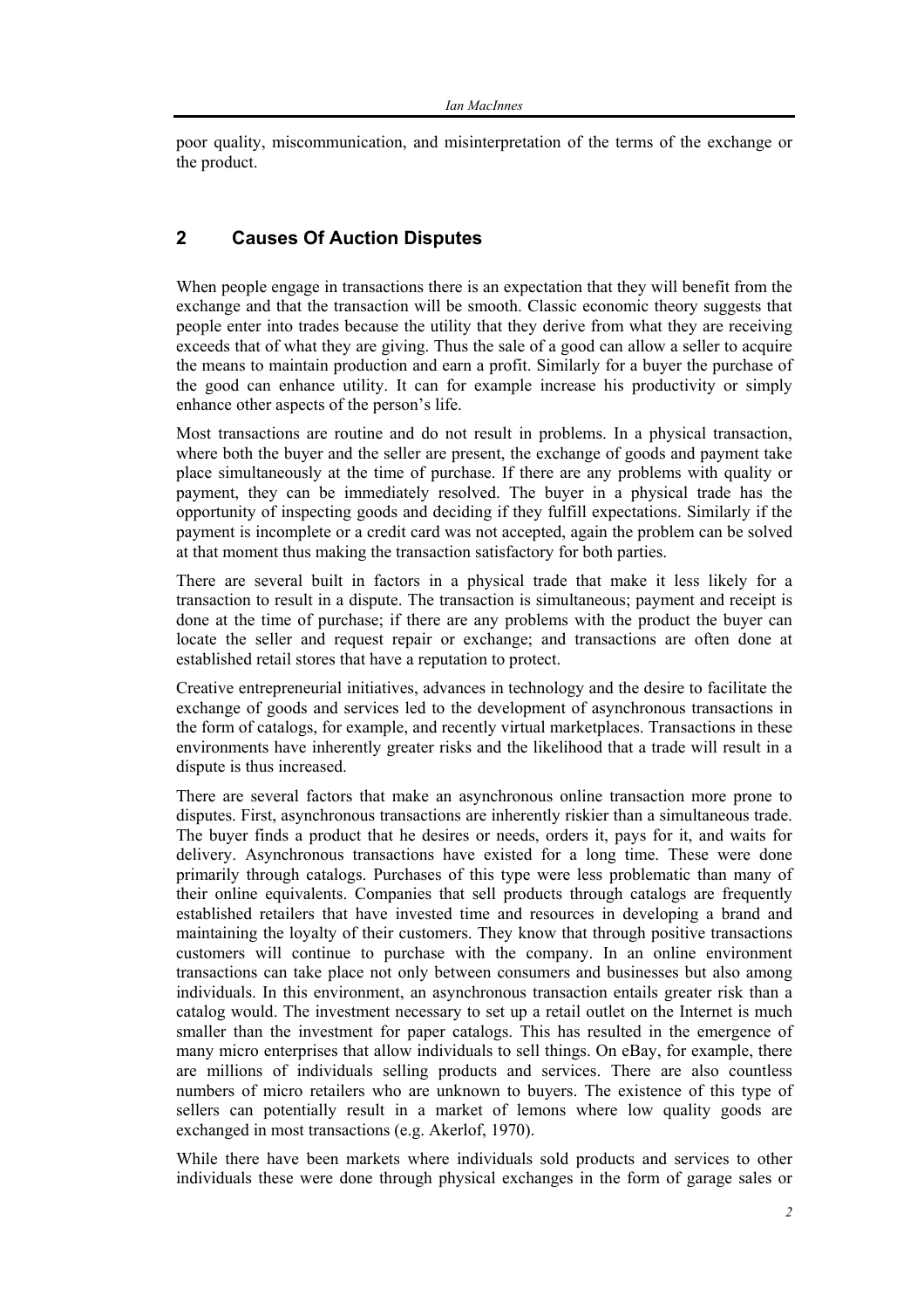flee markets. The physical presence of the buyer and seller reduced the likelihood of disputes.

In this study we analyze Internet auctions, specifically eBay. The reason why we choose auctions is because these are, according to the U.S. Federal Trade Commission, the area where the greatest volume of fraudulent activity on the Internet occurs. We also emphasize consumer-to-consumer transactions because this type of transaction poses the greatest difficulties and is also relevant to emerging transactions in peer-to-peer and other Internet communities.

The different types of disputes that can emerge from an online transaction differ in severity. A misunderstanding or slow payment or delivery is less serious than failing to pay or send the product. Table 1 presents the different types of disputes represented in the sample of auctions in this study. The table is organized from the least to the most severe type of dispute.

| Type of dispute         | Example                                                                               |
|-------------------------|---------------------------------------------------------------------------------------|
| Ouality                 | "Received my money promptly, delivery of item weeks later, item in need of<br>repair" |
| Slow shipping           | "Took over a month to send item; but once contacted, very helpful."                   |
| Seller withdrawal       | "Won bid, paid, and had to wait 3 weeks for seller to say 'sorry, no sale"            |
| Failed to ship          | "I never received my purchase from this person"                                       |
| Fraud                   | "BEWARE: no contact since payment, no response to emails, phone<br>disconnected"      |
| Poor communication      | "Never paid. Ignored multiple emails. Tried to contact - wrong #. Beware!"            |
| Misunderstanding        | "Refused to pay by cashiers check/money order as auction terms required"              |
| NPB (non-paying bidder) | "Placed the Bid, closed auction and after started to research what he<br>bought."     |

*Table 1: Types Of Disputes In Ebay Auctions* 

## **3 Literature Review**

In this study we used as dependent variables the types of dispute that are listed in Table 1. To our knowledge there have not been any academic studies that help us understand the nature of disputes. The few studies related to this issue include reports prepared by the National Consumers League (http://www.fraud.org/welcome.htm) and by the FBI Internet Fraud Complaint Center (http://www.ifccfbi.gov/index.asp). Both of these reports find that auctions are the largest source of Internet fraud, with 46% of complaints. Other causes of Internet fraud include non-delivery of merchandise with 31% of the complaints (http://www.ifccfbi.gov/strategy/2002\_IFCCReport.pdf). Beyond these statistics there is little information about the factors that lead to these types of disputes. This study thus is an attempt to fill this gap.

In the analysis of disputes we find that miscommunication, lack of payment, and poor quality are the three most common sources of disputes. Previous work on electronic commerce trust and reputation has shown that interaction with people in real time increases the level of trust when conducting electronic transactions (Basso, Goldberg, Greenspan, and Weimer, 2001). Trust develops over time as people interact with one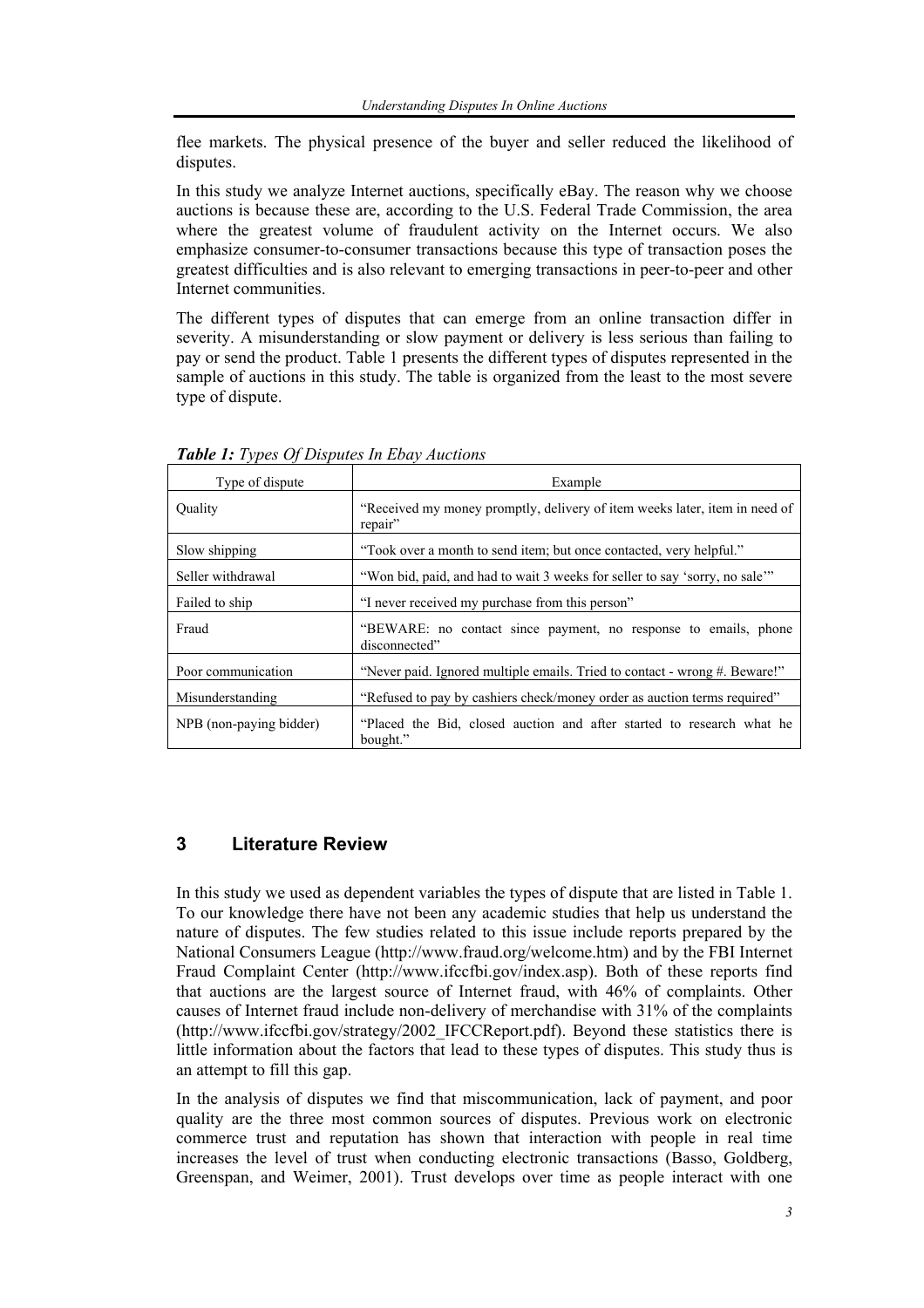another and incrementally develop trust (Meyerson et al., 1996). In a physical interaction, Ekman and Friesen (1974) find that facial expressions help individuals form either trust or deceptive impressions. E-mail, which is the most common means of communication among individuals participating in online auctions, lacks these facial and body cues. Unfortunately there is no available record of the level of communication that individuals have after auctions have been finalized and the only thing that we know is whether or not they were a satisfied with the transaction and if poor communication was a factor.

While failure to pay after a transaction is not fraud because the merchandise has not been shipped, it nonetheless disrupts the market. Although auction fees are reimbursed to the seller, it is nonetheless time consuming to arrange this and relist the item. In spite of the fact that much research has been done about auctions, we do not know what prompts people to not finalize the transaction after winning the auction. We can speculate that the buyer later realized that the bid was too high.

There are a number of independent variables that we include in this study to determine the factors that lead to different types of disputes. These are: seller experience, reputation, product type, item quality, information provided about the item, payment mechanism, price, length of the auction, and number of bids.

#### *3.1 Reputation And Disputes*

Because individuals are unable to form long term relationships and because it is not possible to develop impressions from physical and facial cues, online auction sites have developed ratings as a substitute for physical interactions. Studies on reputation have shown that an individual's reputation encourages others to engage in trade (Andrianova, 2000). We know that reputation mechanisms have been implemented to alleviate the information asymmetries that are prevalent in electronic transactions. Reputation ratings are imperfect. A paper by Resnick and Zeckhauser (2001) finds that ratings are used as a means to reciprocate and retaliate. Individuals can also create new identities and eliminate bad ratings from their history (Friedman and Resnick, 1999). It is possible as well for people to conspire against a seller or a buyer and intentionally give negative ratings (Dellarocas, 2000).

*H1: The lower the ratings of the seller the higher the likelihood of disputes related to nondelivery, poor quality, and seller withdrawal.* 

*H2: The lower the reputation of buyers the higher the probability of non-paying bidders.* 

## *3.2 Product Type And Quality*

There are some products that are inherently more difficult to buy than others. The purchase of groceries, for example, involves a decision making process that is almost automated, where the buyer does not need to make complex comparisons, and disposable income is almost the only variable of relevance (Kinsey 1997). This contrasts with the purchase of an automobile or a house, which requires much more research and knowledge of the product and the seller. In between these two extremes lay a number of other products for which people have developed certain criteria to help them decide what to buy. In clothing for example young females consider fit, look, and style as important factors in their purchase decisions (Taylor, Cosenza, 2002). While things like fit are important to people in the consumption of clothing, for example, it is quite surprising to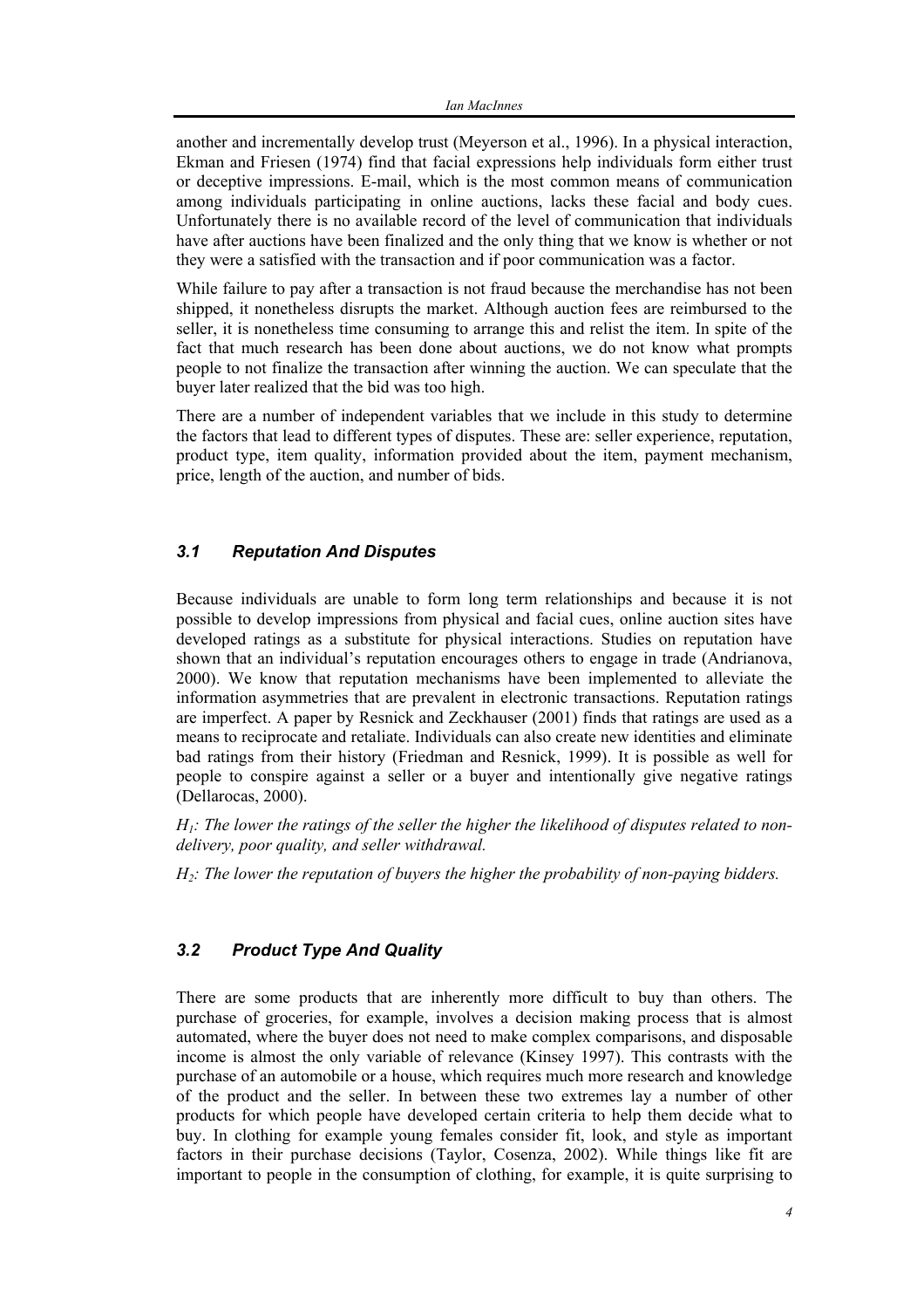find that apparel is one of the most purchased goods on the Internet (Research Alert, 2002). It is even more surprising to note the large number of used cars purchased over the Internet. There are several factors that online sites are incorporating into their sites to make the individual more comfortable with a purchase.

*H3: The more complex the criteria used in evaluating the good the greater the likelihood of dispute.* 

#### *3.3 Payment Methods And Disputes*

The trade press reported that there are approximately 27 billion credit card transactions every year (Caunter, 2001). In 2001 2% of these were from transactions were conducted over the Internet. Fraud from electronic commerce transactions is 10 to 20 times more likely than fraud in face to face interactions, and some of research report that Ecommerce fraud it is 5 to 10% higher (Caunter, 2001). Credit card fraud happens frequently. Credit card companies have developed sophisticated systems that help them detect unusual behavior and stops authorization in cases that could be fraudulent. Perhaps similar systems will be implemented in online transactions.

Studies that have looked at the issue of payments for transactions on the Internet have examined the development of secure systems, the factors that affect the adoption of electronic payments, and the potential for government regulation of electronic banking. The systems literature has worked on the development of protocols and algorithms that will make transactions more secure, or to ensure that personal information is not released when a payment is made over the Internet, or to preserve the anonymity of traders. (Hwang J, Yeh T. and Li J, 2003; Alexandris N. et al. 2000; Camp et al. 1996; Brickell, Gemmell and Kravitz 1995;). Scholars in this field have also tried to develop mechanisms that will assure payment (Schuldt H. Popovici A, and Schek H., 2000). While these efforts are important to limit breaches in the system we need to understand the behavior of the users in these online environments to be able to develop solutions.

Because of the growing number of transactions taking place over the Internet, there have been great advances in security of online payments. The problem is not of systems that fail or that are hacked but with the simpler problem that emerges when two individuals participating in a transactions agree to a transaction but in the end one of the parties decides not to fulfill its part of the agreement. Secure systems are not able to resolve this type of behavioral problem.

In online auctions individuals accept multiple types of payments such as credit cards, cashiers checks, personal checks, and PayPal. Because of the automation that has been achieved with electronic payments, we suspect that credit cards and PayPal payments are the least likely of these to lead to disputes while cashiers and personal checks, which have time delay, are more likely to have problems.

*H4: Electronic payments have a lower probability of dispute compared to non-electronic payments.* 

## *3.4 Prices And Disputes*

Much research has been done about auctions and prices. Recent studies have analyzed the strategies that sellers and buyers use for online auctions. We are not aware of studies that have looked at the relationship between prices and types of disputes. There is nonetheless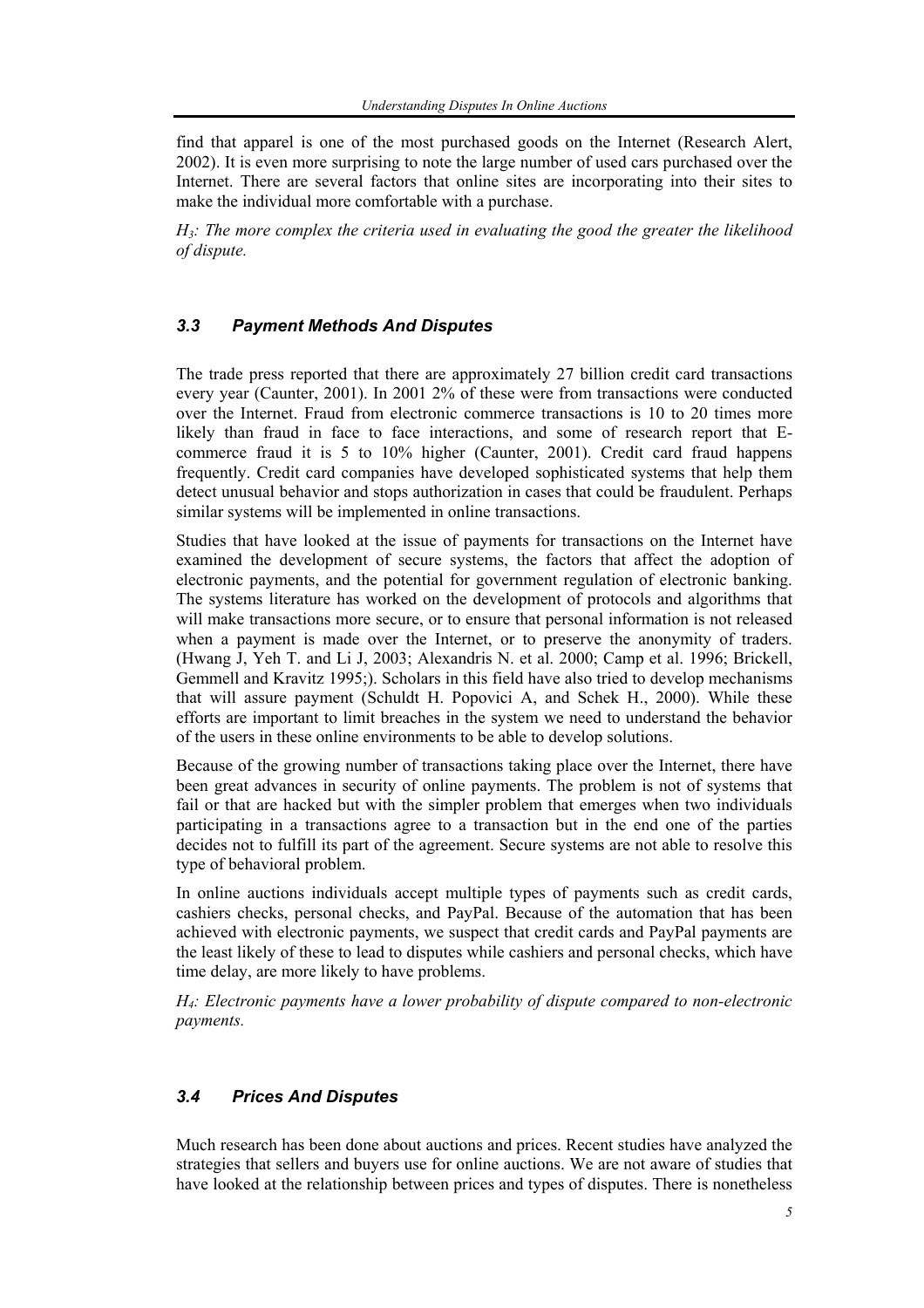evidence from existing research that both buyers and sellers strategically participate in these auctions and one could argue that some strategies may lead to disputes. Studies about bidding behavior have shown, for example, that sellers can maximize their revenues by manipulating things such as minimum bids, opening price, and reserve prices. Katkar and Lucking-Reiley (2000) find that secret reserve prices deter bidders and ultimately lead to a lower price. Similarly Lucking-Reiley et al. (1998) find that increases in minimum bids result in reduced numbers of bidders but, according to Haney (2001), increasing the bid increment can result in higher revenue as well. Bajari and Hortacsu (2003) find evidence of the winners' curse in their empirical analysis of eBay auctions.

Sellers can also selectively close an auction after a particular bid has been received (Stubblebine and Syverson, 1999). Sellers can manipulate bidding requirements and there is also evidence that some of them contact the highest bidder to offer them a price. If the bidder accepts the transaction they can avoid paying the commission to eBay (Katkar and Lucking, 2000). Strategies in auctions are not unique to sellers. Buyers can also contact the seller and bid strategically. However, prices, as stated by Morris and Maes, are overemphasized in auctions and they become the only criteria for matching buyers and sellers. This criterion can leave some buyers unsatisfied with their purchases. Some of the variables that buyers and sellers can manipulate can have an impact on the probability of disputes.

*H5: The fewer the number of bids and the shorter the length of the auction the greater the number of disputes related to price.* 

#### **4 Methods**

In this paper we use multinomial logit (MNL) to determine the factors that are more likely to result in a certain type of dispute. MNL has been used in disciplines such as marketing to determine the factors that lead to a given selection among many options. In the case of online transactions, disputes occur as a result of buyer and seller choices. We will thus construct two models, one in which we analyze the factors that lead to disputes when the person primarily at fault was the seller, and another when the person primarily at fault was the buyer.

MNL analysis has three elements in the model: a) the decision makers; b) the alternatives; and c) the attributes of the alternatives.

**The decision maker.** In this analysis there are two decision makers, the buyer and the seller, which will thus lead us to fit two models, one for each. Data about the decisions makers in this study corresponds to their experience in conducting eBay transactions and their reputation rating.

**The alternatives.** In any given transaction sellers decide whether or not to provide accurate information regarding the quality of the product, to send the product quickly, or to not send it at all. A person may refuse to sell after she said she would or she may not communicate promptly and clearly. Similarly the buyer can decide to send the payment promptly, slowly, or not at all. He may also not communicate adequately.

**The attributes.** The specific attributes for each of the alternatives can be the result of several factors such as the price of the product, the quality, the amount of time that the product was auctioned, the number of bids received, and the type of payment. A seller may decide not to sell if she believes that the auction was too short or that the price was too low. Similarly the buyer may change his mind and decide not to pay if the price seems too high.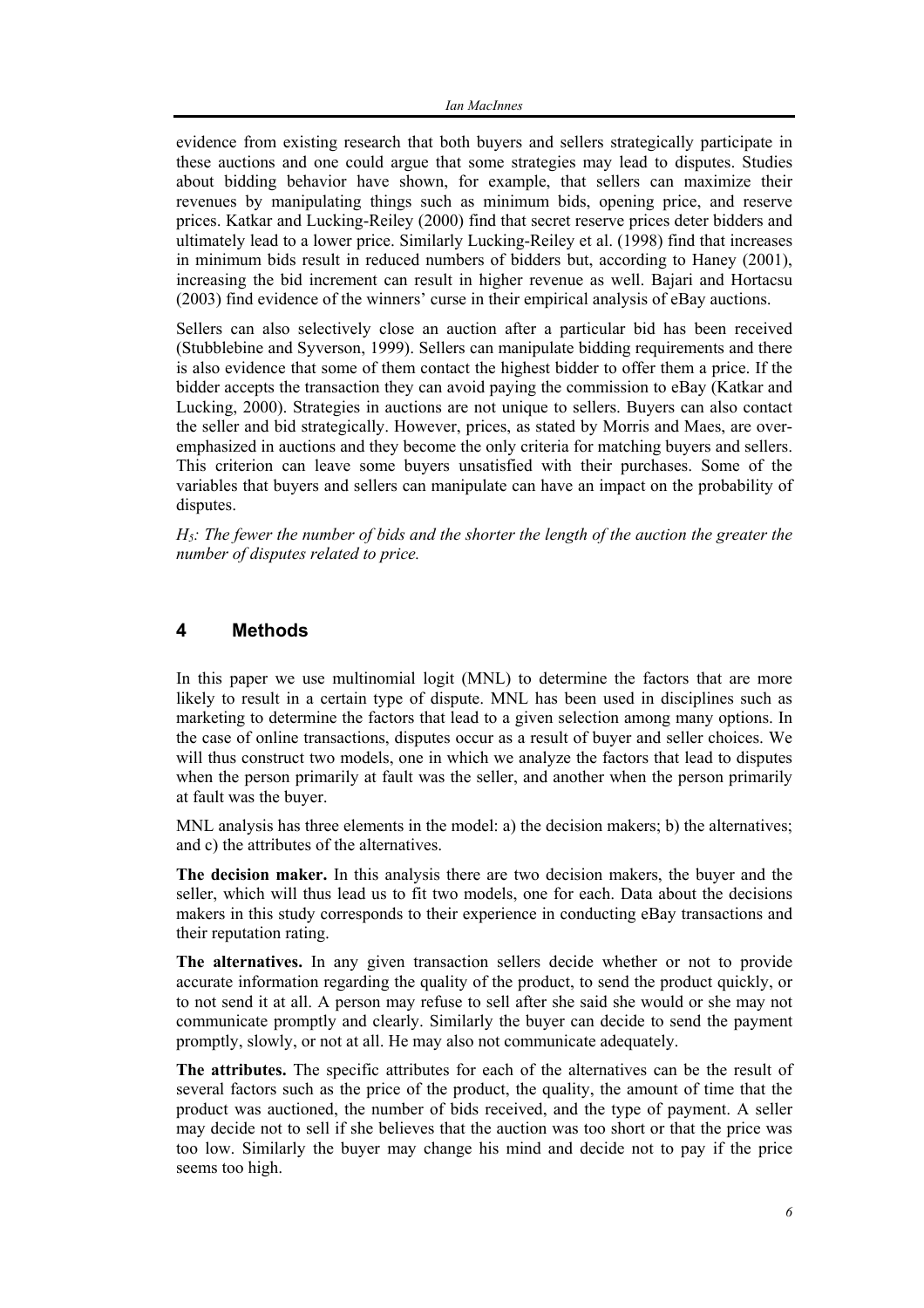The data analyzed in this paper comes for a sample of eBay.com auctions that resulted in disputes. The sample corresponds to 129 transactions in six different product categories. The data was compiled using a PERL program developed by the authors that extracted the data from over 17,000 auctions into a database in two passes over a three week period in May and June 2003. The data required substantial cleaning. Many of the auctions did not result in transactions. Table 2 describes the data used in the statistical analysis.

| Variable name         | Description                                                                                                                                                                                                                                                                                | Code                                                   |
|-----------------------|--------------------------------------------------------------------------------------------------------------------------------------------------------------------------------------------------------------------------------------------------------------------------------------------|--------------------------------------------------------|
| Product               | Data on 6 item types                                                                                                                                                                                                                                                                       | 1=Vacation package                                     |
|                       |                                                                                                                                                                                                                                                                                            | 2=Sony camcorder                                       |
|                       |                                                                                                                                                                                                                                                                                            | 3=Electronic keyboard                                  |
|                       |                                                                                                                                                                                                                                                                                            | 4=Card game                                            |
|                       |                                                                                                                                                                                                                                                                                            | $5 =$ Cutter                                           |
|                       |                                                                                                                                                                                                                                                                                            | $6 = Drill$                                            |
| Reputation            | Reputation in eBay is represented by the seller<br>and buyer ratings. The higher the number the<br>better the reputation                                                                                                                                                                   | Integer number                                         |
| Experience            | Experience was constructed from the addition of<br>positive, neutral and negative ratings for sellers<br>and buyers. A higher number indicates greater<br>experience.                                                                                                                      | Integer number                                         |
| Quality               | The physical products were subcategorized in<br>new and used. A used product is expected to<br>have lower quality than a new product.                                                                                                                                                      | Dummy variables: new, used                             |
| Communication         | Because it is impossible to determine if<br>communication took place between the buyer<br>and seller before the auction took place we can<br>only use a proxy. In this case the seller<br>communicates with the buyer through the length<br>of the description posted in the auction offer | Content size (in Kbytes) of the<br>file of the auction |
| Payment<br>mechanisms | Some payment methods may be more prone to<br>disputes than others so we created different<br>categories of payments accepted in any given bid                                                                                                                                              | Dummy variables: credit card,<br>PayPal cashiers check |
| Price difference      | Difference between the starting and final price of<br>the auction                                                                                                                                                                                                                          | Amount                                                 |
| Tangibility           | Physical goods are tangible while services and<br>digital items are intangible.                                                                                                                                                                                                            | Dummy variables: physical, non-<br>physical            |
| Number of bids        | The total number of bids for the entire auction                                                                                                                                                                                                                                            | Integer                                                |
| Length of auction     | Number of hours that the auction was active                                                                                                                                                                                                                                                | Integer                                                |
| Final price           | The selling price of the item                                                                                                                                                                                                                                                              | Amount                                                 |

*Table 2: Data Description*

#### **5 Descriptive Statistics**

In this section we present some summary statistics of the variables of interests that may provide some insights into the problem of disputes and their causes. Table 3 presents the number of disputes by type of dispute and by product. It shows that physical products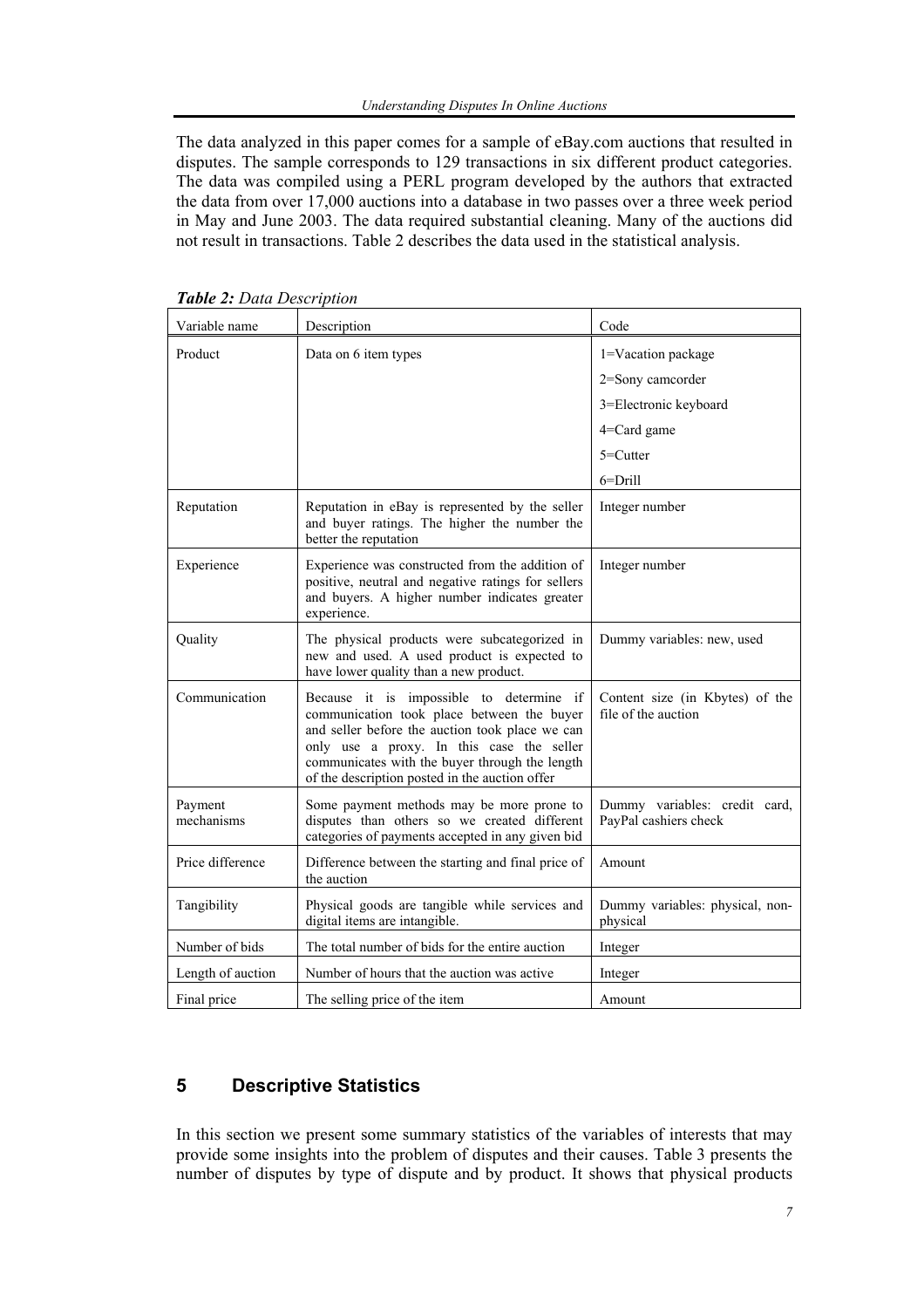rather than services tend to have a greater number of disputes, as are consumer related items as opposed to business ones such as welders and cutters. The table also shows that that most prevalent type of dispute is related to communication. Buyers and sellers are dissatisfied with a transaction because of the difficulties that they have communicating. Non-paying bidders and quality of the product are the second and third most prevalent type of disputes.

| Dispute<br>type/Product    | Vacation<br>package | Sony<br>camcorder | Electronic<br>keyboard | Card game      | Cutter         | Total          |
|----------------------------|---------------------|-------------------|------------------------|----------------|----------------|----------------|
| Quality                    | $\theta$            | 6                 | 8                      | $\overline{4}$ | $\mathbf{0}$   | 18             |
| Slow shipping              | $\theta$            | $\mathbf{0}$      | 1                      | $\tau$         |                | 9              |
| Seller withdrawal          | $\theta$            | 2                 | $\overline{7}$         | $\overline{2}$ | $\mathbf{0}$   | 11             |
| Failed to ship             | $\theta$            | $\mathbf{0}$      | 5                      | 6              | $\mathbf{0}$   | 11             |
| Fraud                      | $\theta$            | 9                 |                        | $\theta$       | $\mathbf{0}$   | 10             |
| Poor<br>communication      | 3                   | 7                 | 12                     | 16             |                | 39             |
| Misunderstanding           | $\Omega$            |                   |                        | $\overline{2}$ | $\theta$       | $\overline{4}$ |
| NPB (Non-paying<br>bidder) | 11                  | 3                 | 11                     | $\overline{2}$ | $\mathbf{0}$   | 27             |
| Total                      | 14                  | 28                | 46                     | 39             | $\overline{2}$ | 129            |

|  | Table 3: Disputes By Type And By Product |  |  |  |  |  |
|--|------------------------------------------|--|--|--|--|--|
|--|------------------------------------------|--|--|--|--|--|

*Pearson chi2(28) = 91.4623 Pr = 0.000* 

Since we are concerned with the type of factors that lead to certain disputes we present first the attributes of the decision makers. This will help us determine whether buyer, sellers, their reputation, or experience lead to certain types of dispute.

Table 4 indicates who was largely responsible for the dispute. Thus disputes related to quality, slow shipping, seller withdrawal, and failure to ship are normally associated with the seller. The buyer most often causes disputes relating to non-paying bidders, poor communication, and misunderstanding. Many disputes result from the misinterpretation of the information that the seller provides. This sample shows that the greatest loss, such as through fraud, is born by the buyer. The experience and reputation ratings for the most serious disputes such as failure to ship, fraud, and non-paying bidders have substantially lower reputation ratings compared to the less serious dispute types.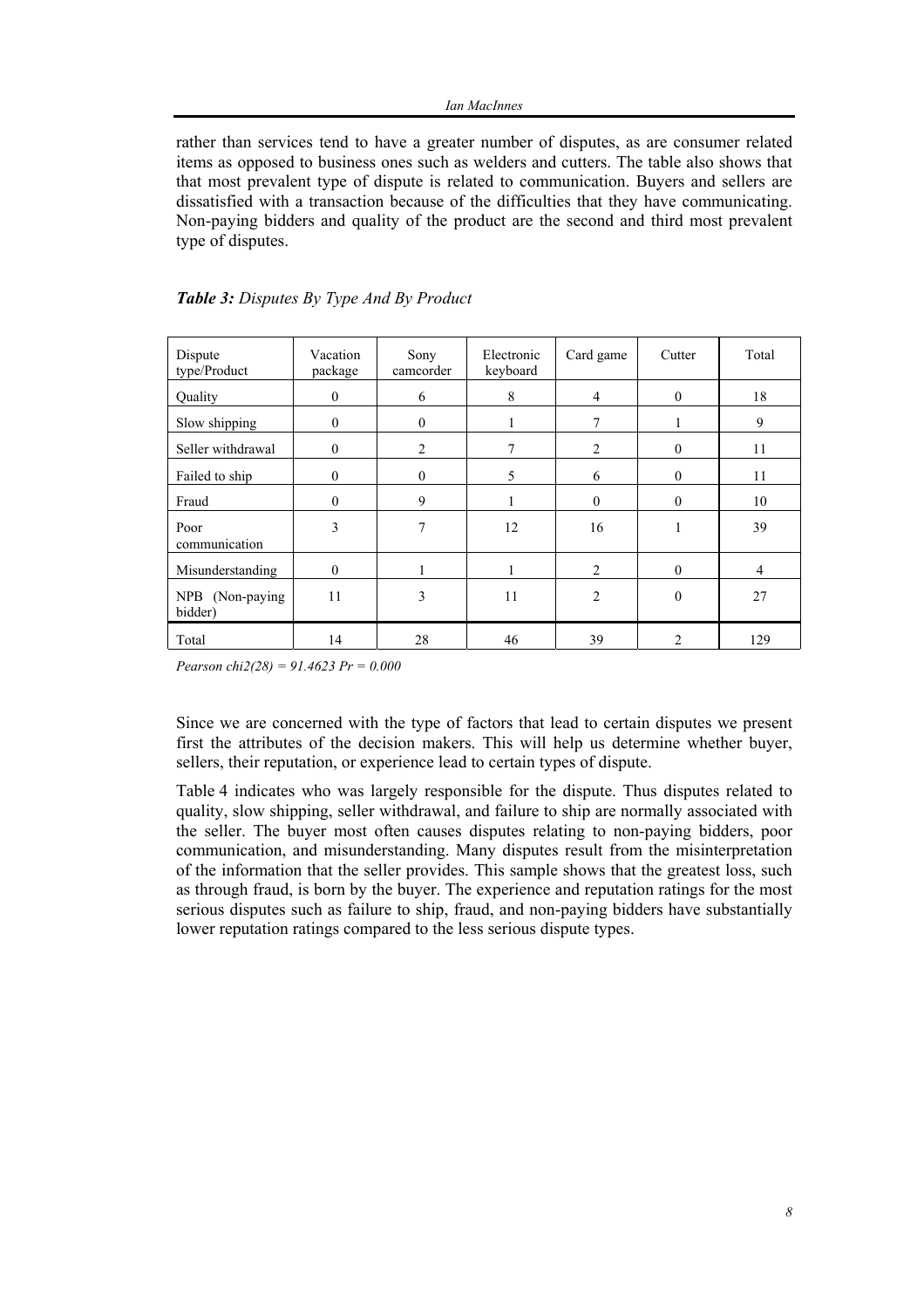|                | Ouality  | Slow<br>shipping | Seller<br>withdrawal | Failed<br>to ship | Fraud    | Poor<br>commu-<br>nication | Misunder-<br>standing | <b>NPB</b>   |
|----------------|----------|------------------|----------------------|-------------------|----------|----------------------------|-----------------------|--------------|
| Seller         | 80.56    | 71.11            | 88.18                | 99.09             | 100      | 19.23                      | 32.5                  | $\mathbf{0}$ |
| Fault          | (12.59)  | (25.71)          | (14.01)              | (3.02)            | (0)      | (31.90)                    | (22.17)               | (0)          |
| Buyer          | 5        | $\Omega$         | $\theta$             | $\theta$          | $\Omega$ | 76.92                      | 60                    | 100          |
| Fault          | (14.65)  | (0)              | (0)                  | (0)               | (0)      | (36.06)                    | (8.16)                | (0)          |
| N <sub>0</sub> | 14.44    | 28.89            | 11.82                | 0.91              | $\Omega$ | 3.85                       | 7.5                   | $\mathbf{0}$ |
| Blame          | (9.84)   | (25.71)          | (14.01)              | (3.02)            | (0)      | (9.63)                     | (15)                  | (0)          |
| Seller         | 107.94   | 120.78           | 132.81               | 49.18             | 97.4     | 298.82                     | 147                   | 896          |
| Experience     | (140.86) | (237.99)         | (320.63)             | (69.05)           | (33.52)  | (523.95)                   | (119.51)              | (1381.65)    |
| Buyer          | 29.11    | 18.56            | 18                   | 30.18             | 14.4     | 42.51                      | 15.25                 | 5.04         |
| Experience     | (41.63)  | (29.81)          | (21.89)              | (60.17)           | (16.81)  | (195.40)                   | (10.31)               | (6.94)       |
| Seller         | 105.11   | 117.44           | 114.18               | 45.82             | 88       | 281.82                     | 142.75                | 855.22       |
| Rating         | (139.95) | (231.41)         | (268.17)             | (64.22)           | (31.62)  | (506.11)                   | (116.03)              | (1349.88)    |
| Buyer          | 28.39    | 18.22            | 15.64                | 29.73             | 14.2     | 41.33                      | 13.75                 | 3.67         |
| Rating         | (40.37)  | (29.52)          | (19.81)              | (59.05)           | (16.41)  | (195.57)                   | (10.46)               | (6.73)       |

*Table 4: Summary Statistics Related To The Decision Makers And The Relationship With The Type Of Disputes - Mean (Standard Deviation)*

Quality is another factor that leads to disputes. Because it is often difficult to determine the quality of a product based on the description provided by the seller, we can only differentiate quality in three attributes: 1) whether or not the product is new or used, 2) whether the product is tangible or not; and 3) the size of the file that contains the product description.

We expect that used products will have more quality related disputes because the condition of the product is difficult to assess from a description or a picture. The buyer, who is unable to inspect the merchandise, thus bears a greater risk. We also expect that a tangible product will have greater quality related disputes than a virtual product because they experience wear and tear. We expect that smaller file sizes for descriptions will lead to greater quality related disputes because there is less information available to assess.

| Dispute Type            | Used           | New | Total          |
|-------------------------|----------------|-----|----------------|
| Quality                 | 13             |     | 14             |
| Slow shipping           | $\overline{c}$ | 0   | $\overline{c}$ |
| Seller withdrawal       |                | 2   | 9              |
| Failed to ship          | 5              | 0   |                |
| Fraud                   |                | 9   | 10             |
| Poor communication      | 16             | 3   | 19             |
| Misunderstanding        |                |     |                |
| NPB (Non-paying bidder) | 13             | 0   | 13             |
| Total                   | 58             | 16  | 74             |

*Table 5: Percentages Of Disputes With Respect To Used And New Goods*

*Pearson chi2(7) = 36.1729 Pr = 0.000*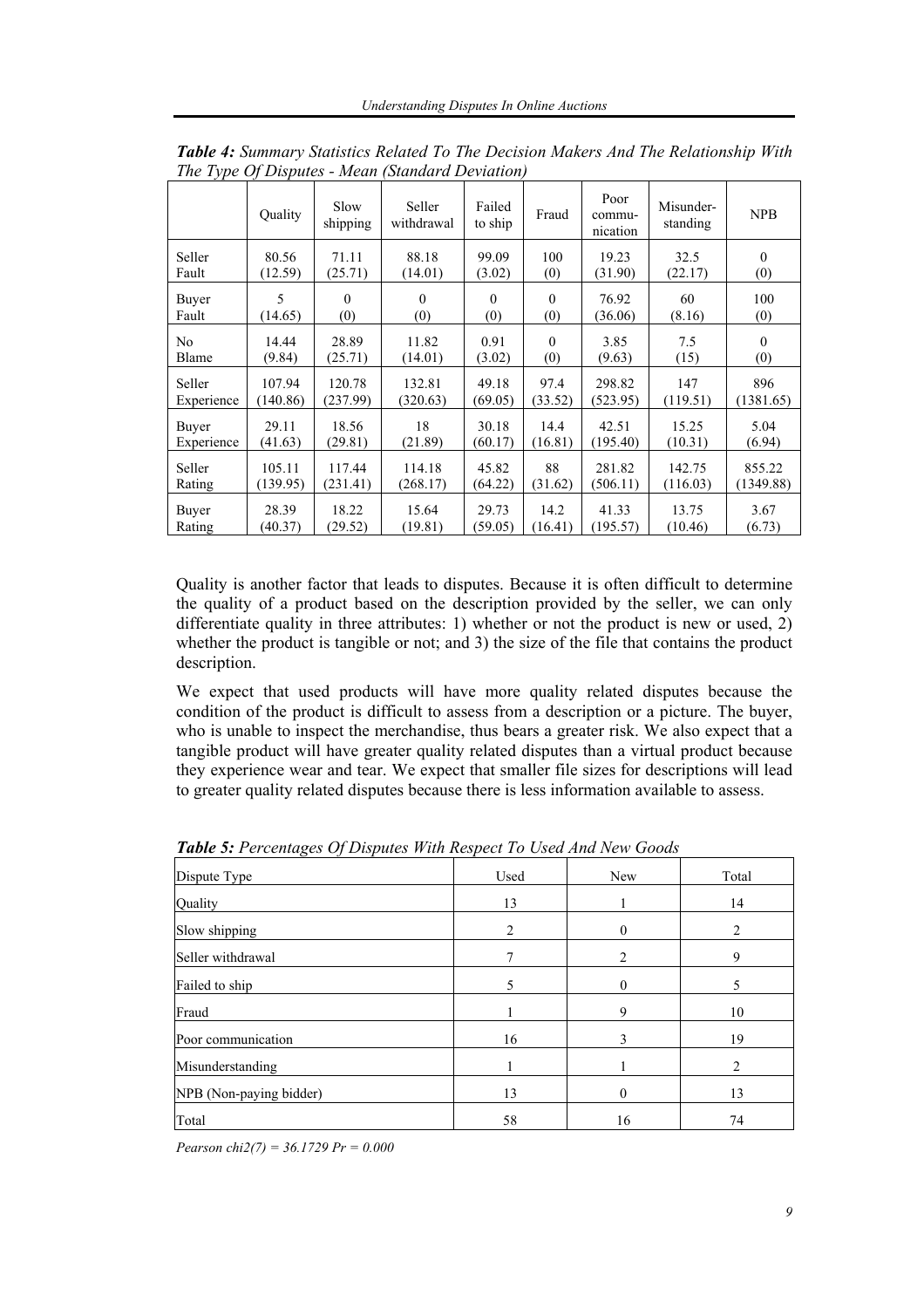| PriDispute              | Intangible     | Tangible | Total    |
|-------------------------|----------------|----------|----------|
| Quality                 | $\theta$       | 4        | 4        |
| Slow shipping           | $\theta$       | 7        |          |
| Seller withdrawal       | $\mathbf{0}$   | 2        | 2        |
| Failed to ship          | 2              | 4        | 6        |
| Fraud                   | $\theta$       | 0        | $\Omega$ |
| Poor communication      | $\overline{4}$ | 15       | 19       |
| Misunderstanding        | $\theta$       | 2        | 2        |
| NPB (Non-paying bidder) | 12             |          | 13       |
| Total                   | 18             | 35       | 53       |

|  |  | <b>Table 6:</b> Type Of Disputes By Item Tangibility |  |  |
|--|--|------------------------------------------------------|--|--|
|  |  |                                                      |  |  |

*Pearson chi2(6) = 28.8591 Pr = 0.000* 

The final variable that we used as a proxy for quality is the size of the file that the seller uploaded to describe the roduct or service that he was offering for sale. In this case we are concerned about disputes related to quality, poor communication, and misunderstanding and we want to determine if those types of disputes have descriptions that are shorter than the descriptions provided on the transactions that had a different type of dispute. Table 7 shows the summary statistics of the content size of the files by type of dispute. The average content size for all disputes is 44,026 kilobytes and the content size for quality, communication, and misunderstanding does not appear to be smaller than any of the others. This indicates that it is not the lack of information provided about the product or service that is leading to disputes but more the actual content of the description.

*Table 7: Summary Statistics For Content Size By Type Of Dispute - Mean (Standard Deviation)* 

|         | Ouality | Slow<br>shipping | Seller<br>withdrawal | Failed<br>to ship | Fraud | Poor<br>commu-<br>nication | Misunder-<br>standing | <b>NPB</b> |
|---------|---------|------------------|----------------------|-------------------|-------|----------------------------|-----------------------|------------|
| Content | 41161   | 35521            | 41136                | 35229             | 38395 | 45671                      | 39201                 | 53959      |
| size    | (6786)  | (2569)           | 7091)                | (3139)            | 1740) | (10252)                    | (3091)                | (14588)    |

*No. Obs. = 18* 

The type of payment is another element that can result in disputes. An eBay seller can determine the payment mechanism that they accept to complete the transaction. There are some sellers that only accept one type of payment such as PayPal, credit card, or cashier checks. Other sellers allow more than one mechanism. PayPal and credit cards involve instant payment while personal and cashier's check have a time gap between the termination of the auction and receipt of payment. Table 8 presents the percentage of disputes for each payment method. Only four types of disputes were included in these tables because they are the ones most likely to have occurred as a result of payment problems. The table includes four types of payments. PayPal only, PayPal and credit card only, cashiers check only, and personal check. It is clear from the tables that fewer disputes were related to the use of cashier's checks, PayPal only, and PayPal and credit card only options. Transactions that accepted all types of checks have the greatest number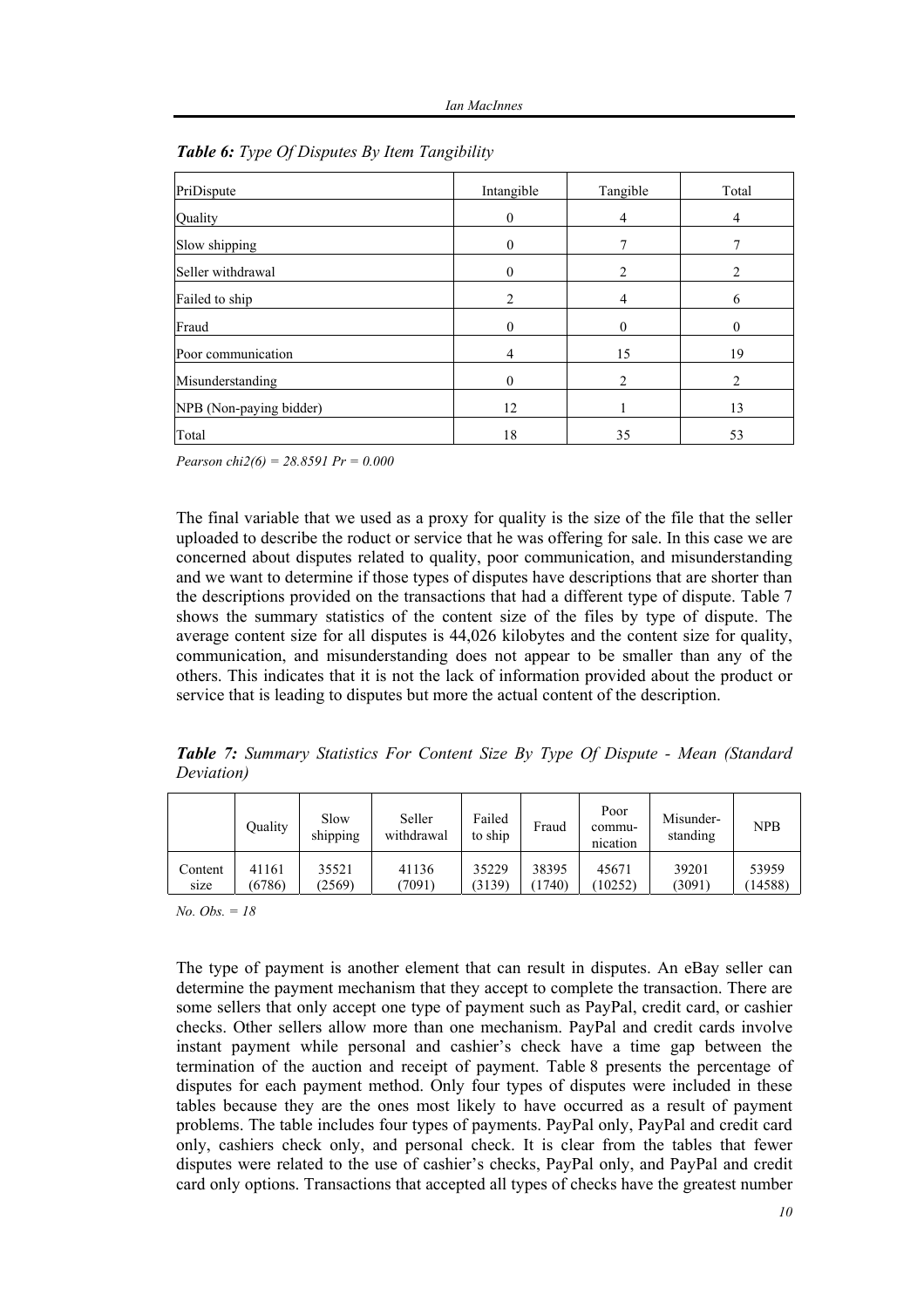of disputes and since cashier's check have fewer disputes it is clear that personal checks cause the greatest number of disputes.

Regarding the type of dispute associated with a type of payment, we find that with the exception of fraud, there was no substantial difference. The table shows that, in general, payments done through PayPal resulted in fewer disputes but in the case of a fraud related dispute, the payment method used was PayPal. This is a surprising result that requires further investigation.

|                                   | <b>Ouality</b> | Slow<br>shipping | Seller<br>withdrawal | Failed<br>to ship | Fraud    | Poor<br>commu-<br>nication | Misunder-<br>standing | <b>NPB</b> | Pearson<br>Chi <sup>2</sup><br>(Pr) |
|-----------------------------------|----------------|------------------|----------------------|-------------------|----------|----------------------------|-----------------------|------------|-------------------------------------|
| PayPal<br>Only                    | 19.23%         | $0\%$            | 7.69%                | 7.69%             | 34.62%   | 19.23%                     | 0%                    | 11.54%     | 35.04<br>(0.0)                      |
| Personal<br>Checks<br>Accepted    | 13.27%         | 8.16%            | 8.16%                | 9.18%             | $1.02\%$ | 33.67%                     | 4.08%                 | 22.45%     | 12.26<br>(0.09)                     |
| PayPal/<br>Credit<br>Card<br>Only | 18.52%         | $0.0\%$          | 7.41%                | 7.41%             | 33.33%   | 18.52%                     | $0.0\%$               | 14.81%     | 36.97<br>(0.0)                      |
| Cashier's<br>Checks<br>Only       | 10.53%         | $0.0\%$          | 21.05%               | 15.79%            | 5.26%    | 21.05%                     | 10.53%                | 15.79%     | 36.97<br>(0.0)                      |

*Table 8: Percentage Of Disputes For Each Payment Method* 

Some sellers may decide not to ship the product if they are unsatisfied with the final price. Similarly a buyer may become a non-paying bidder if he realizes that he overpaid. Some auctions result in the winner's curse phenomenon and these may occasionally result in non-paying bidders. Table 9 presents the summary statistics by type of dispute for these factors. With the exception of the fraud category, which requires further inspection, the price differences between the starting and selling price do not seem to result in a higher number of non paying bidders.

Table 9 also shows summary statistics by type of disputes and hours of auctions. Most sellers on eBay choose a three, seven, or ten day auction. eBay charges an additional fee for longer auctions. The table shows that the length of auction does not affect the type of dispute.

|                | ັ       |                  |                      | . .               |        |                            |                       |            |
|----------------|---------|------------------|----------------------|-------------------|--------|----------------------------|-----------------------|------------|
|                | Quality | Slow<br>shipping | Seller<br>withdrawal | Failed<br>to ship | Fraud  | Poor<br>commu-<br>nication | Misunder-<br>standing | <b>NPB</b> |
| Price          | 0.61    | 0.62             | 0.44                 | 0.43              | 0.06   | 0.41                       | 0.64                  | 0.57       |
| difference     | (0.41)  | (0.40)           | (0.37)               | (0.44)            | (0.19) | (0.40)                     | (0.41)                | (0.37)     |
| Number of      | 9.72    | 4.22             | 12                   | 8.18              | 21.3   | 7                          | 6                     | 7.60       |
| bids           | (15.02) | (4.97)           | (9.5)                | (5.64)            | (5.46) | (6.04)                     | (4.08)                | (6.42)     |
| Length of      | 116     | 112              | 142                  | 82                | 72     | 128                        | 151                   | 137        |
| auction        | (57)    | (63)             | (39)                 | (53)              | (0)    | (49)                       | (90)                  | (66)       |
| No. Of<br>Obs. | 18      | 9                | 11                   | 11                | 10     | 39                         | $\overline{4}$        | 27         |

*Table 9: Percentage Summary Statistics By Type Of Dispute*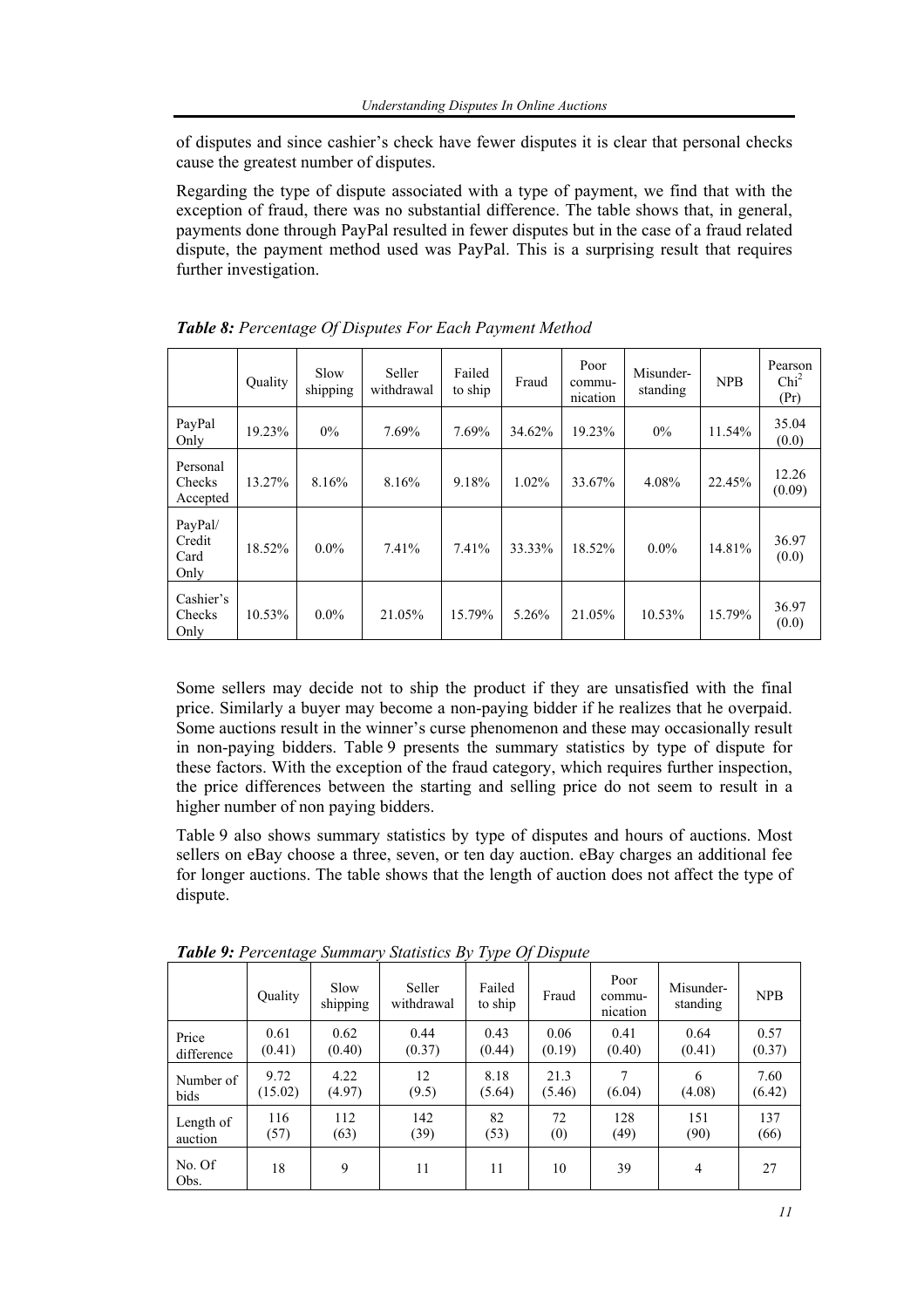## **6 Statistical Analysis**

Because in a multinomial logit we are representing decisions, we need to separate the decisions that are made by the buyer from the decisions that are made by the seller. Once this is done then we can fit the multinomial logit for each of the two parties.

Table 10 presents the results of multinomial logit analysis. This is an initial attempt to understand the nature of disputes in online auctions but it should be understood that the limited number of disputes combined with multiple options and variables included in the model limits the statistical results. Thus only general conclusions can be drawn from this analysis.

First, we notice that the most common type of disputes that result from buyers related disputes are poor communication and non-paying bidders. We also note that poor communication related disputes are independent of the product while non-paying bidders seem to be more associated with consumer related products and less with business related products. In both types of disputes the rating of the buyer was relevant. For a dispute regarding poor communication we would have expected that the buyer rating would be the relevant variable and the other would not be relevant. In this case the other variables are also significant, but from the limited amount of information that is available about the type of communications that seller and buyer have after an auction has been won, it is difficult to determine why these variables have an effect on this type of dispute. Regarding non-paying bidders we suspected that the buyer ratings, the sell price difference between the minimum bid and the winning bid, as well as the number of bids could be a factor that could have motivated a buyer to not pay after winning an auction. Here we find that the rating is relevant but the price difference or number of bids is not.

|                   | Poor communication | Misunder-standing | <b>NPB</b> |
|-------------------|--------------------|-------------------|------------|
| Buyer rating      | 0.82               | 1.19              | 0.75       |
|                   | (0.04)             | (0.55)            | (0.01)     |
| Content size      | 1.00               | 1.00              | 1.00       |
|                   | (0.00)             | (0.94)            | (0.01)     |
| Price difference  | 0.02               | 38.42             | 1.24       |
|                   | (0.01)             | (0.34)            | (0.91)     |
| Length of auction | 1.01               | 1.02              | 1.02       |
|                   | (0.01)             | (0.53)            | (0.00)     |
| Number of bids    | 0.32               | 2.17              | 0.86       |
|                   | (0.01)             | (0.53)            | (0.78)     |
| Camcorder         | 6.88e-08           | 0.28              | 1.78e-09   |
|                   | (0.00)             | (0.88)            | (0.00)     |
| Keyboard          | 1.85e-07           | 0.16              | 5.88e-09   |
|                   | (0.00)             | (0.82)            | (0.00)     |
| Card game         | 3.01e-07           | 1.66              | 3.47e-09   |
|                   | (0.00)             | (0.94)            | (0.00)     |
| Cutter            | $6.14e-08$         | 1.84e-15          | 1.56e-23   |
|                   | (0.00)             | (1.00)            | (1.00)     |

*Table 10: Multinomal Logit Results For Buyers By Type Of Dispute* 

*Number of observations = 129* 

*Pseudo R2 = 0.32* 

*Relative risk ratios – RRR (z-tests significance level)*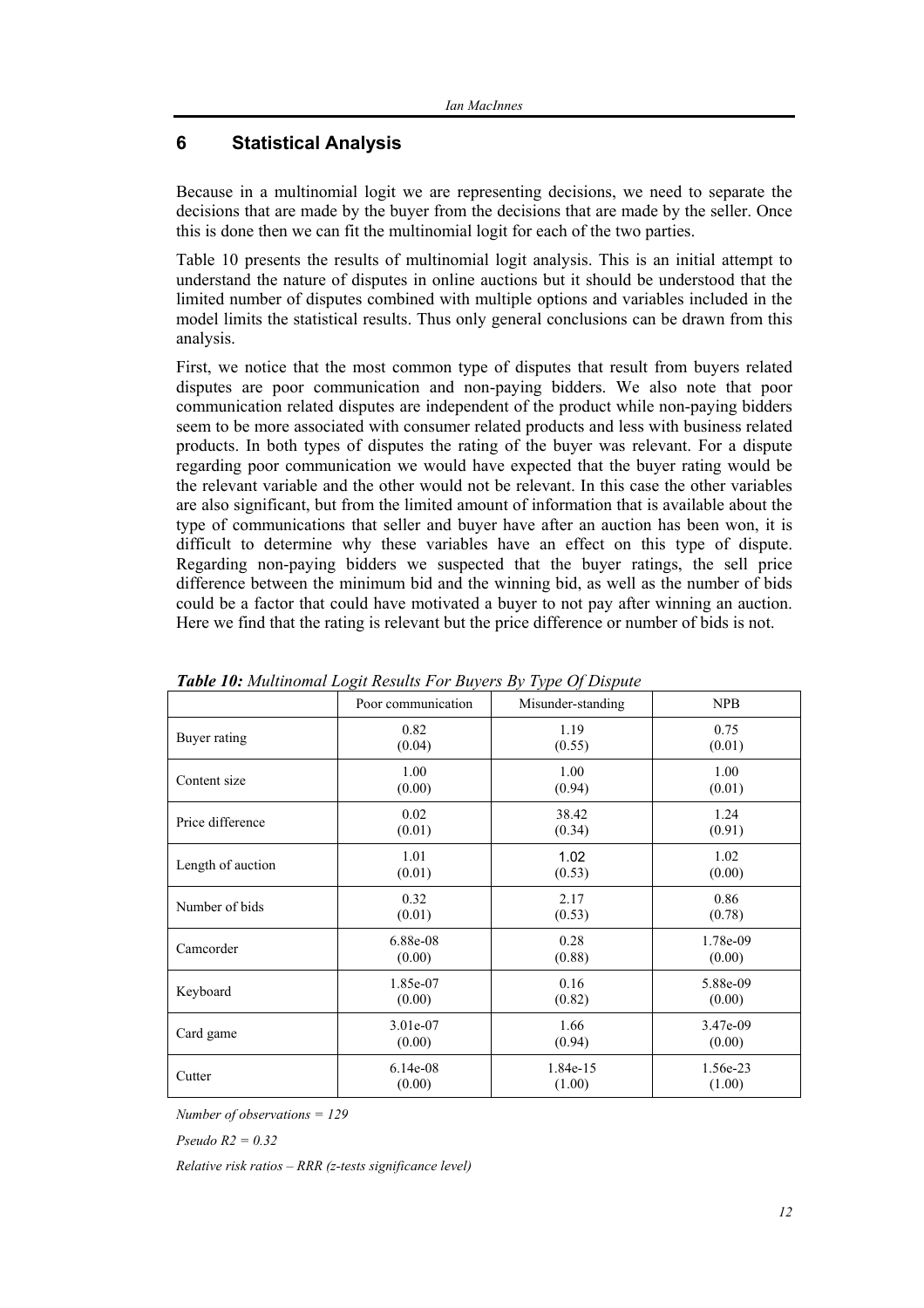Table 11 presents the probabilities for each of the products by type of dispute. We can see that for the products included in the model, poor communications is the type of dispute that has the highest probability of occurring, while misunderstandings are the type of disputes that have the lowest probability. Non-paying bidders fall in the middle, and the keyboard and camcorder are more likely to experience this than the card game, which is also available in a digital format, and the drill.

|           | Poor commu-<br>nication | Misunder-standing | <b>NPB</b> | Buyer not at<br>fault |
|-----------|-------------------------|-------------------|------------|-----------------------|
| Camcorder | 0.25                    | 0.01              | 0.08       | 0.65                  |
| Keyboard  | 0.42                    | 0.00              | 0.17       | 0.40                  |
| Card game | 0.56                    | 0.04              | 0.08       | 0.32                  |
| Cutter    | 0.26                    | 0.00              | 0.00       | 0.74                  |

*Table 11: Probability Of Buyer-Related Dispute By Type And Product* 

Table 12 shows the results of the multinomial logit analysis for sellers. There are more types of disputes that can emerge related to the conduct of the seller. The types of disputes that were identified were quality problems, slow shipping, failure to ship, fraud, poor communication, and misunderstanding. Because of the low number of disputes and the high number of choices, it was not possible to fit a model that included all of these alternatives. We thus needed to collapse them into three categories. Quality and slow shipping were combined. We consider that slow shipping is an element of quality. Similarly fraud and failing to ship were combined. In this case fraud was a code given to disputes that showed intent to deceive the buyer while failing to ship could potentially be attributed to lost mail. Poor communication and misunderstanding were also combined due to their similarity. Table 12 presents the results of this multinomial analysis. As in the model that was fit for buyers, we also present these results with the caveat that the small sample and the complexity of the interactions that are modeled with this analysis does not allow for minute interpretation of the results. Only general patterns can be inferred. For disputes related to quality we find that the rating of the seller, the content size, and the number of hours that an auction is up have an effect on the type of dispute. To a certain extent we can see how the reputation of the seller can determine whether or not the quality is high. We can also see how the content of the product in the auction can potentially lead to sellers providing information that is not quite accurate. We do not have an explanation for the number of hours.

For disputes related to failure of shipment we see that all of the coefficients are significant with the exception of the payment mechanism. This is expected because a failure to ship dispute can only happen when payment was made so the type of payment should not have any impact on the likelihood of this type of dispute happening. A seller may also be dissatisfied with the price obtained. The price may have also been related to the number of hours that the auction was opened. As expected these two variables are significant. We also note that the failure to ship happens to all types of products.

Disputes related to poor communication and misunderstanding are not explained by almost any of the factors included in the model. This to a certain extent is expected as communication outside of the auction environment is related to factors that cannot be captured by the information displayed at the auction site. Collectible cards seem to be most affected by this type of dispute.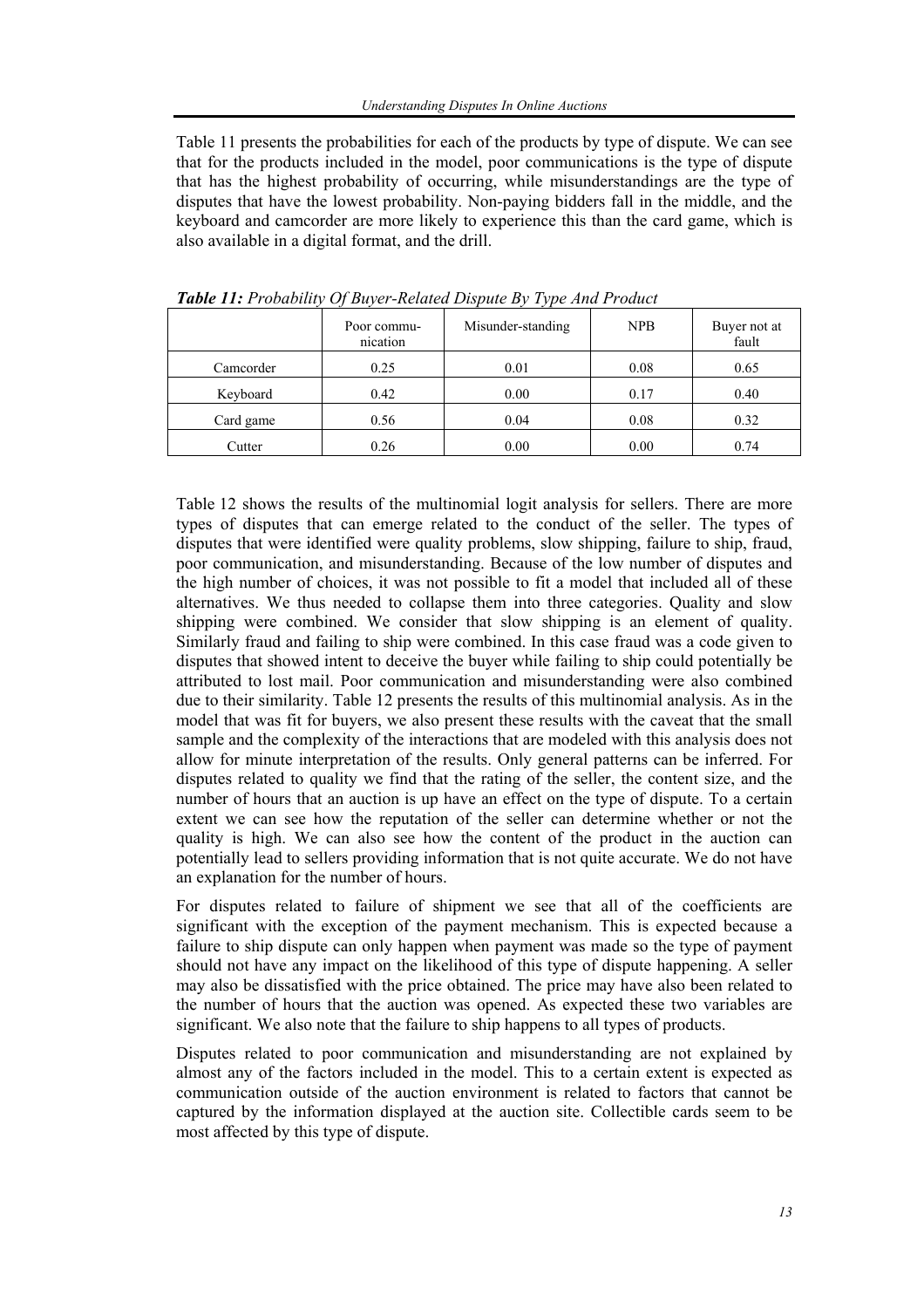| $\circ$                     |         |                |                    |
|-----------------------------|---------|----------------|--------------------|
|                             | Quality | Failed to ship | Poor Communication |
| Seller rating               | 0.74    | 0.63           | 0.80               |
|                             | (0.06)  | (0.00)         | (0.15)             |
| Content size                | 1.00    | 1.00           | 1.00               |
|                             | (0.00)  | (0.00)         | (0.67)             |
| Length of auction           | 0.98    | 0.98           | 0.99               |
|                             | (0.02)  | (0.01)         | (0.09)             |
| Price difference            | 1.43    | 0.13           | 0.25               |
|                             | (0.75)  | (0.08)         | (0.14)             |
| PayPal and credit card only | 0.58    | 0.90           | 0.23               |
|                             | (0.58)  | (0.92)         | (0.11)             |
| Camcorder                   | 2.21    | $3.44e+08$     | 5.55               |
|                             | (0.58)  | (0.00)         | (0.13)             |
| Keyboard                    | 0.22    | $4.61e+07$     | 2.24               |
|                             | (0.31)  | (0.00)         | (0.50)             |
| Card game                   | 1.38    | $7.14e+07$     | 17.61              |
|                             | (0.85)  | (0.00)         | (0.04)             |

| Table 12: Multinomal Logit Results For Sellers By Type Of Dispute |  |  |  |
|-------------------------------------------------------------------|--|--|--|
|                                                                   |  |  |  |

*Number of observations = 129* 

*Pseudo R2 = 0.28* 

*Relative risk ratios – RRR (z-tests significance level)*

Table 13 once again presents the probability of dispute by type for the products. It shows that camcorders are more likely to experience problems related to quality. Keyboards and game cards are more likely to experience non-shipment disputes. In general non-shipment is the dispute that is more likely to occur.

|           | Ouality | Failed to ship | Poor communication | Seller not at fault |
|-----------|---------|----------------|--------------------|---------------------|
| Camcorder | 0.36    | 0.14           | 0.18               | 0.58                |
| Keyboard  | 0.28    | 0.16           | 0.05               | 0.00                |
| Card game | 0.29    | 0.45           | 0.72               | 0.18                |
| Cutter    | 0.07    | 0.25           | 0.05               | 0.23                |

*Table 13: Probability Of Seller-Related Dispute By Type And Product*

## **17 Conclusion**

While much attention has been given to reputation mechanisms to deter fraudulent behavior in online auctions, we know little about the nature of disputes or the types of problems that people who engage in those transactions most commonly face.

In this study we presented an exploratory analysis of disputes for six different types of products. In our analysis of descriptive and multinomial logit statistics of the disputes, we found eight different types of dispute including poor quality, slow shipping, seller withdrawal, failure to ship the product, fraud, poor communication, misunderstanding, and non-paying bidders. Of these, the most common types were poor communication,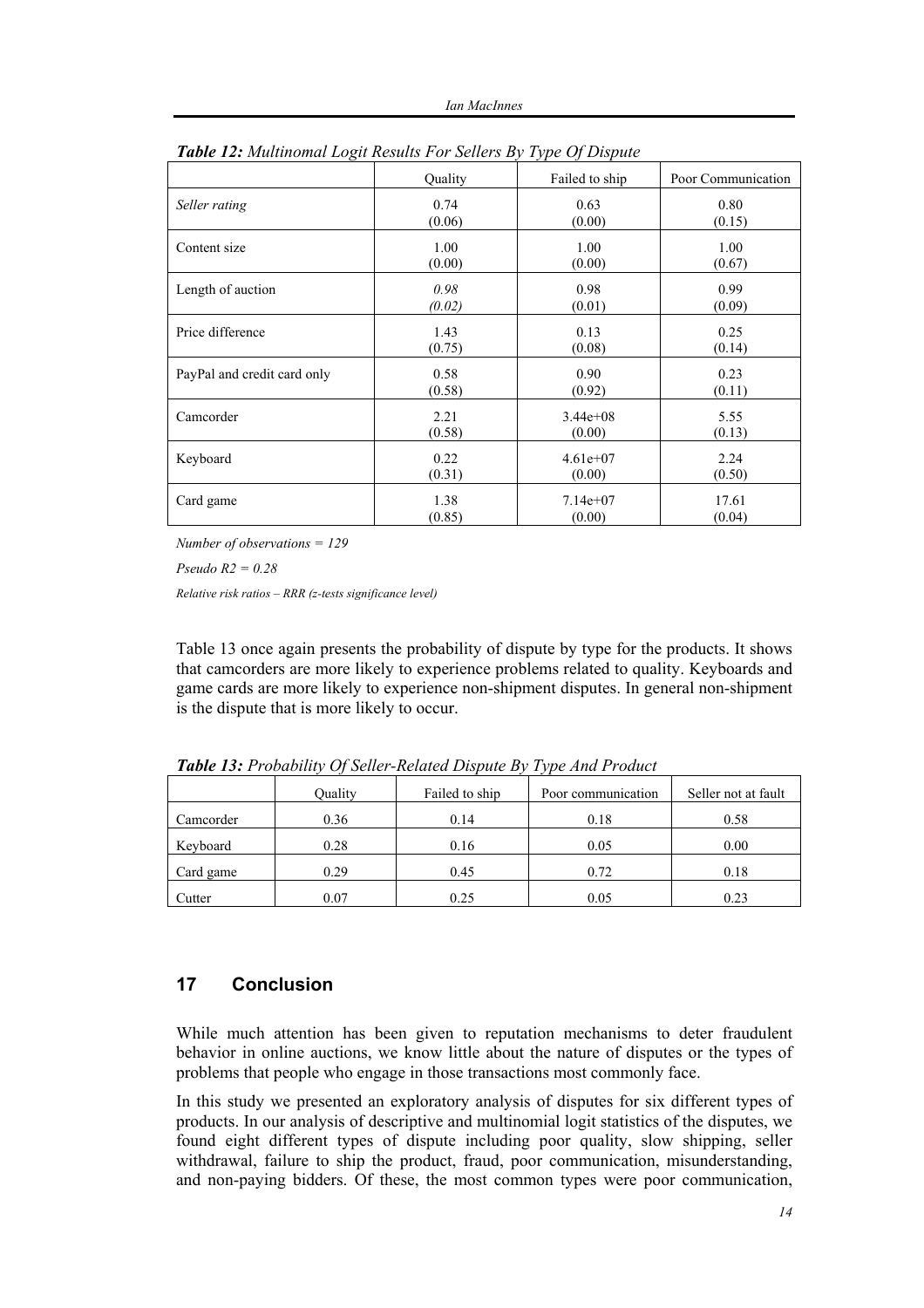non-paying bidders, and quality. It is not surprising that online transactions experience these types of disputes as the parties involved cannot inspect the product, do not have direct communication, and may not pay because the relationship is quasi-anonymous. Of all of the types of payments that are accepted in eBay auctions personal checks show the greatest frequency of disputes. This suggests that auction sites may want to discourage sellers from offering this type of payment.

We found that in the most serious disputes involving fraud and no shipment, where the seller is at fault, the reputation ratings are much lower than the ratings for other types of disputes related to sellers. Similarly for buyers we find that the reputation ratings for the most common dispute, the non-paying bidder, are considerably lower than those of other types of disputes related to buyers. Thus, the most serious disputes such as failure to ship, fraud, and non-paying bidders, have substantially lower reputation ratings compared to the less serious dispute types. We thus conclude that reputation ratings are a useful predictor of fraud potential.

#### **References**

- Alexandris, N., Burmester, M., Chrissikopoulos, V., & Desmedt, Y. (2000). Secure Linking of Customers, Merchants and Banks in Electronic Commerce. *Future Generation Computers, 16*(4), 393-401.
- Andrianova, S. (2001). Corruption and Reputation. *Scottish Journal of Political Economy., 48*(3), 245-259.
- Anonymous. (2002, July 19). Mass Affluent Continue to be Most Active Online Consumers. *Research Alert, 20,* 8.
- Bajari, P., & Hortaçsu, A. (2003). The Winner's Curse, Reserve Prices, and Endogenous Entry: Empirical Insights from eBay Auctions. *RAND Journal of Economics, 34*(329-355).
- Basso, A., Goldberg, D., Greenspan, S., & Weimer, D. (2001). *First Impressions: Emotional and Cognitive Factors Underlying Judgements of Trust E-Commerce.* Paper presented at the 3rd ACM conference on Electronic Commerce, Tampa, Florida.
- Bran, D., Lucking-Reiley, D., Prasad, N., & Reeves, D. (2000). Pennies from e-Bay. *Vanderbilt - Economic and Business Administration Papers, 00-w03*.
- Brickell, E., Gemmell, P., & Kravitz, D. (1995, January 22-24). *Trustee-based tracing extensions to anonymous cash and the making of anonymous change.* Paper presented at the Procedens of the Sixth Annual ACM-SIAM Symposium on Discrete Algorithms, San Francisco, CA.
- Camp, J., Harkavy, M., Tygar, J. D., & Yee, B. (1996, November). *Anonymoust, Atomic Transactions.* Paper presented at the Proceedings of the 2nd Usenix Workshop on Electronic Commerce, Oakland, CA.
- Caunter, N. (2001). The Real Cost of Fraud to E-tailers. *Computer Fraud & Security*(8), 17.
- Dellarocas, C. (2000, October 17-20). *Immunizing online reputation reporting systems against unfair ratings and discriminatory behavior.* Paper presented at the 2nd ACM Conference on Electronic Commerce, Minneapolis, MN.